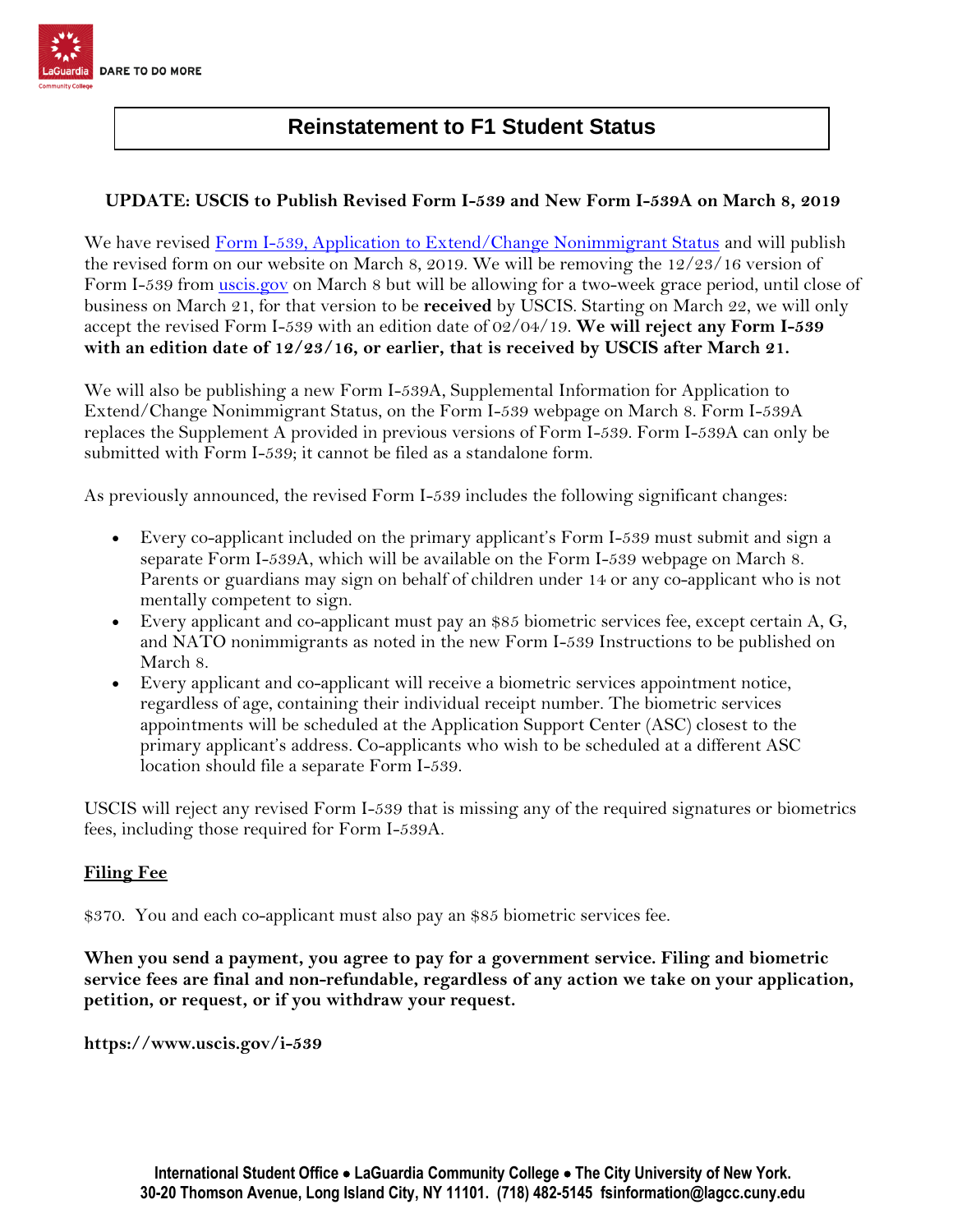

#### **INSTRUCTIONS TO STUDENTS APPLYING FOR REINSTATEMENT TO F-1 STATUS:**

| Name:               | Date:     |  |
|---------------------|-----------|--|
|                     |           |  |
| <b>CUNY EMPLID:</b> | SEVIS#: N |  |

A student who has failed to maintain F-1 student status and who wishes to remain in or transfer to LaGuardia, must apply for and be granted reinstatement to F-1 student status by the U.S. Citizen and Immigration Service (USCIS). Maintaining F-1 student status means that you have been a full-time student and have not overstayed the authorized period of stay as identified on your I-20 form. If you have taken less than a full course of study, not extended your I-20 or not completed the F-1 transfer procedure, you are likely out of status and must apply for reinstatement before you can be granted any additional benefits from the USCIS (e.g. authorization to accept optional practical training.)

In order to apply for reinstatement **your application must include** the following documents:

- A completed I-539 form with the **\$370.00 filing fee and \$85.00 biometrics fee. Total of \$455.00.** (Make the check or money order payable to **U.S. Department of Homeland Security**)
- An I-797 Receipt Letter indicating payment of **\$350 SEVIS fee**, only **if you have been out of status for more than 5 months**. You can pay this fee online at [www.FMJfee.com,](http://www.fmjfee.com/) and bring the online receipt to our office along with the other documents.
- A newly obtained **I-20 form** issued for reinstatement by ISS at LaGuardia Community College.
- New **financial documents** (Bank statement & Income statement) showing evidence of your ability to pay for your studies and support yourself and your dependents.
- I-94 (Print from [\(https://i94.cbp.dhs.gov/I94/#/home\)](https://i94.cbp.dhs.gov/I94/#/home) **(if you have I-94 in small card please copy Front and Back)**
- C**opy** of **ALL** your previous I-20s (From LaGuardia, previous school including ESL programs)
- C**opy** of your **F-1 Visa** page showing legal name, birth date, expiration date, visa status
- C**opy** of the photo page of valid **passport** showing full legal name, birth date, passport expiration date.
- Official transcripts from LaGuardia and previous school attended in the US. They have to stay in a sealed envelope from the issuing school.
- Evidence of **home country address** where student reside (ownership of house, lease, official letter, etc)
- A **written statement** requesting reinstatement which explains that the violation of student status resulted from circumstances beyond your control and/or that the failure to be reinstated would result in extreme hardship. Any documentation that supports your claim should be attached.
- A **written statement** from your ISS advisor recommending reinstatement.

ISS will review your letter before you submit the application. As with all USCIS applications, you should keep copies of all documents submitted. A decision to reinstate an individual to F-1 student status is completely at the discretion of the USCIS. If the application is approved, USCIS will send you a notification and you will need to submit it to your DSO to request a new continue attendance I20. F-2 dependent status will automatically be reinstated with the reinstatement of the F-1 student.

**For U.S. Postal Service (USPS):** 

**USCIS P.O. Box 660166 Dallas, TX 75266** **For FedEx, UPS, and DHL deliveries: USCIS ATTN: I-539 2501 S. State Highway 121 Business Suite 400 Lewisville, TX 75067**

**International Student Office LaGuardia Community College The City University of New York. 30-20 Thomson Avenue, Long Island City, NY 11101. (718) 482-5145 fsinformation@lagcc.cuny.edu**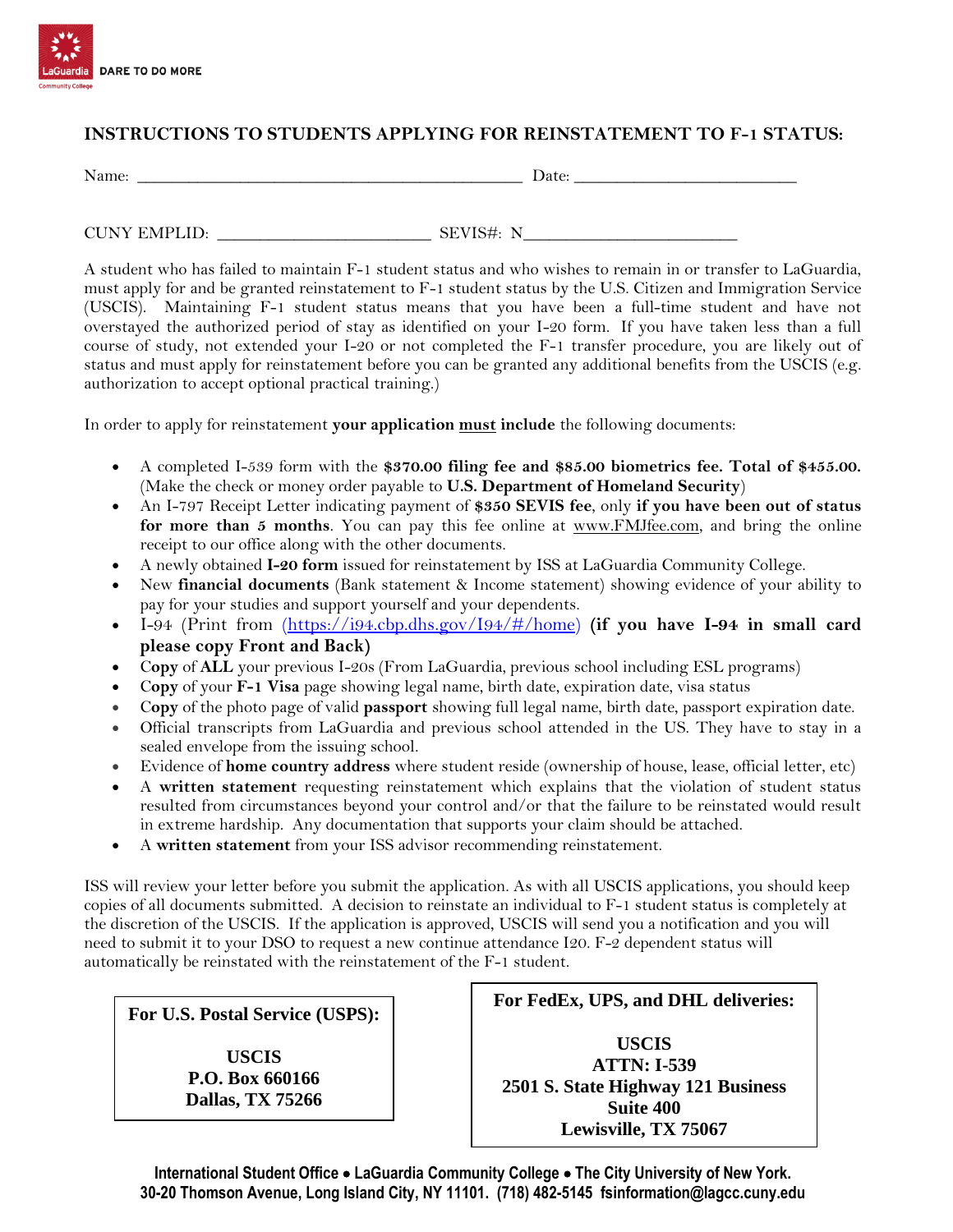

## **Reinstatement to F-1 Student Status**

Use this space to write your draft statement to the USCIS, and then type in a new document.

Name:

Address:

Date:

To the District Director U.S. Immigration and Naturalization Service

> **International Student Office LaGuardia Community College The City University of New York. 30-20 Thomson Avenue, Long Island City, NY 11101. (718) 482-5145 fsinformation@lagcc.cuny.edu**